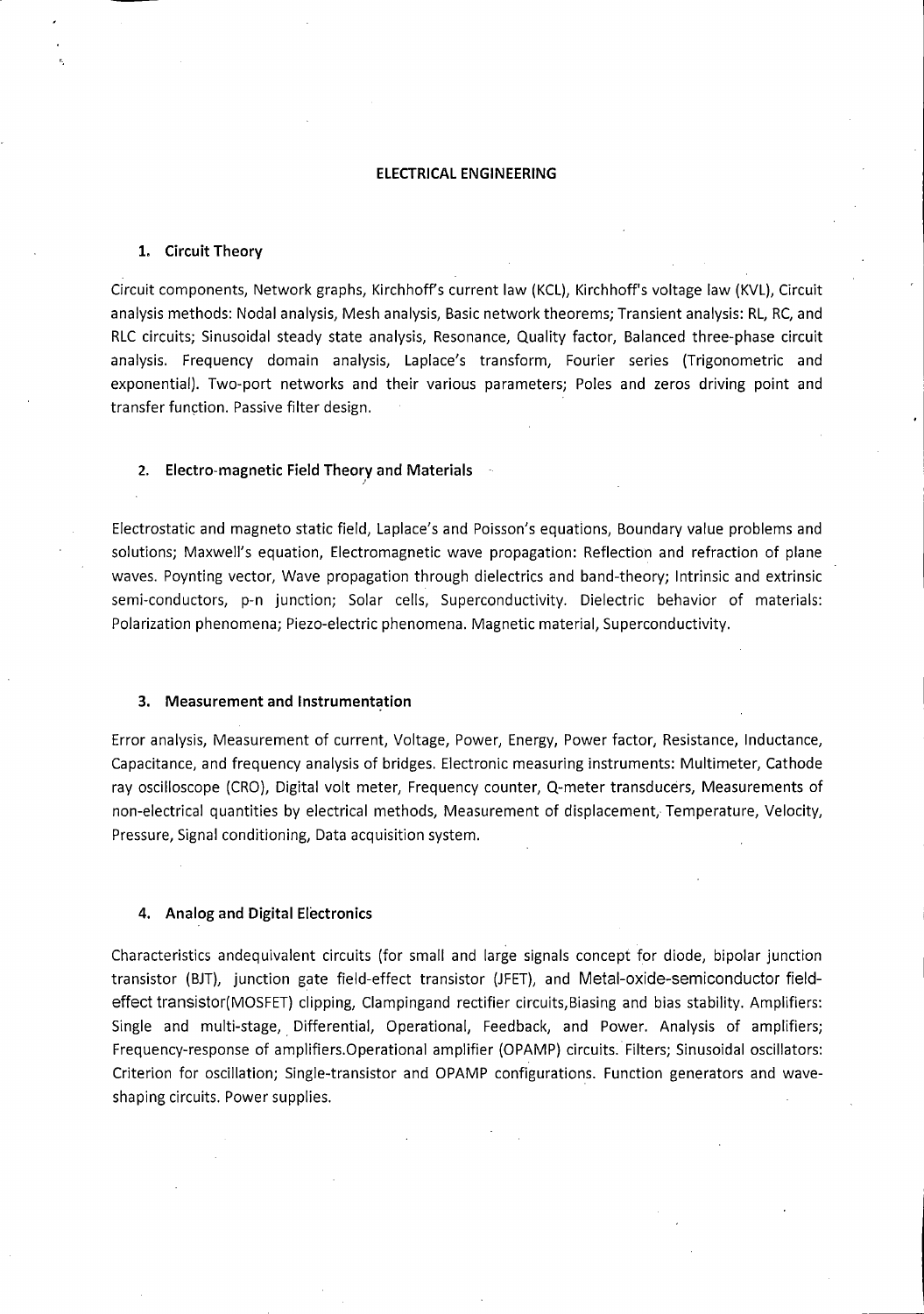Boolean algebra, Boolean function minimization. Logic gates, Combinatorial circuits: Arithmetic circuits. Code converters. Multiplexers and decoders. Sequential circuit: Latches and flip flops. Counters, Shift registers, Comparators, Timers, Multivibrators, Sample and hold circuits, ADCs and DACs. Semiconductor memories. Logic implementation using programmable devices (ROM, PLA etc.)

## 5. Power Electronics

Semiconductor power devices: Diode, Transistor, Silicon controlled rectifier (SCR), Triac, Gate turn-off thyristor (GTO), MOSFET and Insulated-gate bipolar transistor (IGBT), Triggering circuits. Gate driver circuits. Phase control rectifiers. Inverters, and DC-DC converters. Bridge convertors: Fully controlled and half controlled, principles of choppers and inverters.

## 6. Signals and Systems

Representation and classification of signals and systems; Linear time Invariant (LTl) systems; Convolution, impulse response; time-domain analysis of LTl systems based on convolution and differential equations, Fourier transform, Laplace transform, Z transform, transferfunction, sampling of signals, discrete Fourier transform (DFT), fast Fourier transform (FFT), processing of analog signals through discrete time systems.

## 7. Control System

Fundamental of control systems, block diagram algebra, Signal flow graph and Mason's gain formulae, Linear-time invariant (LTl) systems; Time-domain and frequency-domain response.Proportional, Propotional-integral (PI) and Proportion-integral-derivative (PID) control strategies. Stability analysis; Routh-Hurwitz criterion, Nyquist criterion, Design of lead-lag compensators, State space models, Controllability and observability.Principles of discrete Control systems.

## 8. Microprocessors and Microcomputers

8 bit microprocessor 8085: Architecture, instructions set, CPU, module design, memory interfacing and I/O, interrupts, PPI 8255.

# 9. Electromechanical energy conversion , Industrial Drives and Utilisation

Principles of electromechanical energy conversion. Torque and electromotive force (EMF) in rotating machines, characteristics and performance analysis of DC machines and their stating and speed control. Transformers: Principles of operation and analysis, regulation. Three-phase transformer. Three-phase induction machines, and Synchronous machines: Their characteristics and performance analysis, speed control. Special machines: Stepper motors, Brushless DC motors, Switched reluctance motors. Permanent magnet motors. Single phased induction motor (fractional-horsepower motor (FHP) motors): Performance and analysis.